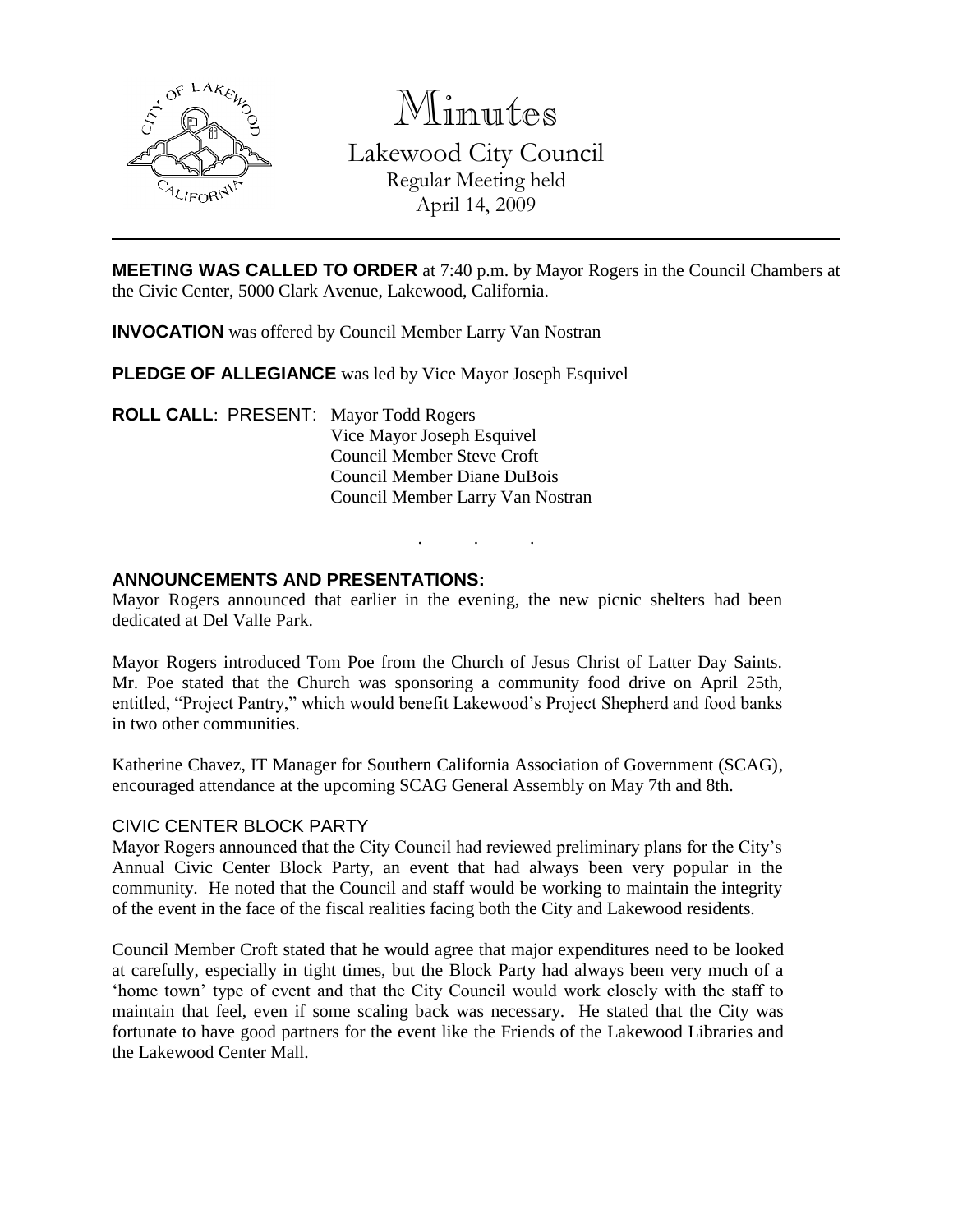## **ANNOUNCEMENTS AND PRESENTATIONS:** Continued

Council Member Esquivel expressed concern that should the City not be able to offer the fireworks show portion of the event, that many people would not attend.

Council Member DuBois stated that every effort would be explored to cut costs without diminishing the event. She noted that the City was weathering the times of economic hardship fairly well and that it was an important time to provide community events for Lakewood families.

Council Member Van Nostran stated that there were a number of unanswered questions, especially surrounding a fireworks display since the site used in the past was now occupied by the Costco store.

Mayor Rogers stated that the projected date of the event was June 27th and that the final arrangements would yield an event of which the community could be proud.

. . .

#### **ROUTINE ITEMS:**

COUNCIL MEMBER CROFT MOVED AND COUNCIL MEMBER DUBOIS SECONDED TO APPROVE ROUTINE ITEMS 1 THROUGH 11.

- RI-1 Approval of Minutes of the Meeting held March 24, 2009
- RI-2 Approval of Personnel Transactions
- RI-3 Approval of Registers of Demands
- RI-4 Approval of Meeting Reports and Authorizations Pursuant to AB1234
- RI-5 Approval of Engineering Services Agreement with Tetra Tech, Inc. for Plant #13 Booster Station Rehabilitation Project
- RI-6 Acceptance of Notice of Completion for Public Works Project No. 08-3; Del Valle Park Picnic Shelters Replacement Project
- RI-7 Acceptance of Notice of Completion for Public Works Project No. 08-10; Weingart Sr. Center Fitness and Activity Rooms Flooring Replacement Project
- RI-8 Approval of Amendment to Agreement with ThyssenKrupp for Centre Elevator Repairs
- RI-9 Approval of Purchase of Replacement Parking Citation System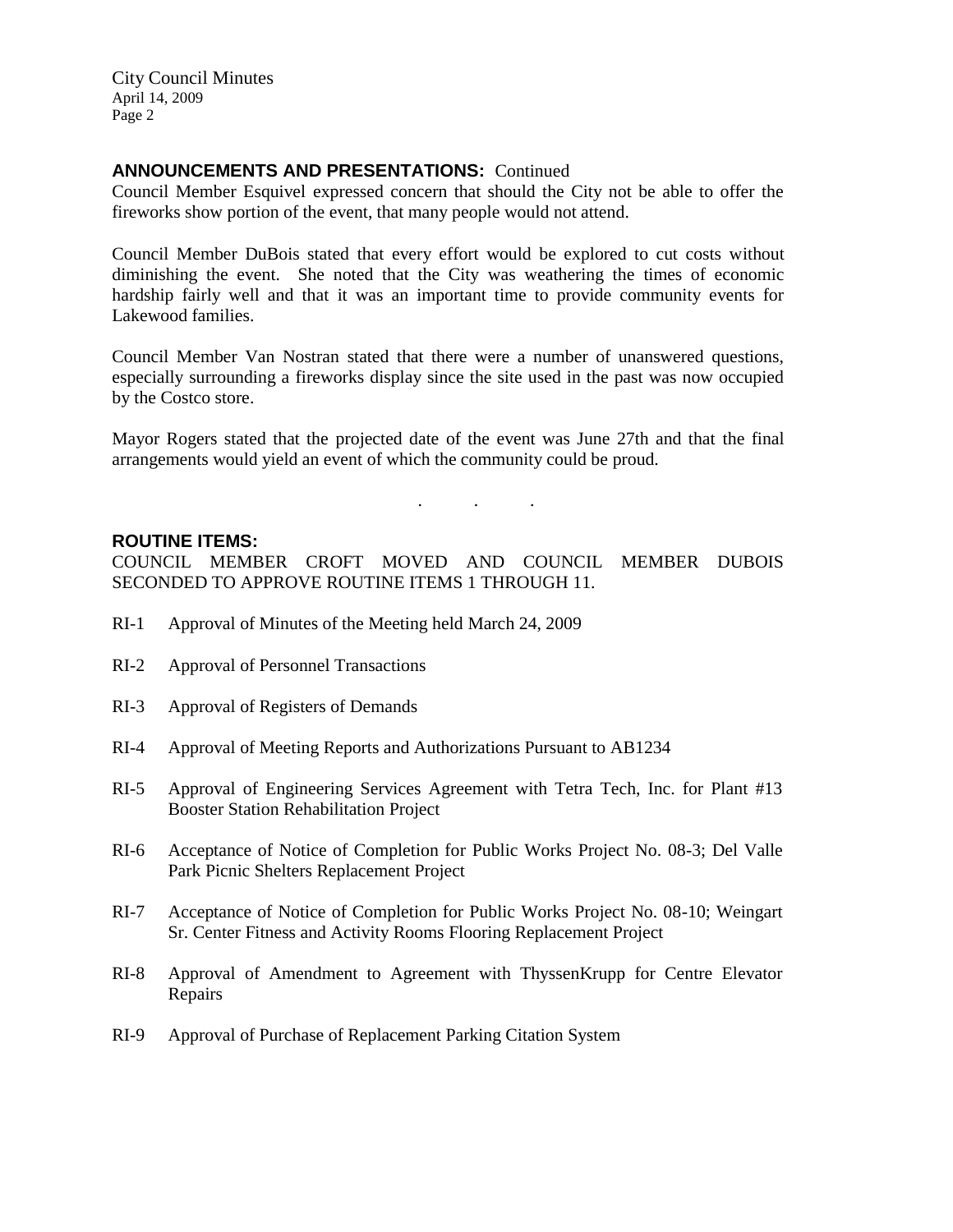#### **ROUTINE ITEMS:** Continued

RI-10 RESOLUTION NO. 2009-10; A RESOLUTION OF THE CITY COUNCIL OF THE CITY OF LAKEWOOD RESCINDING RESOLUTIONS FOR PARKING RESTRICTIONS ON THE SOUTH SIDE OF CENTRALIA STREET AND THE EAST SIDE OF BRIERCREST AVENUE WITHIN THE CITY OF LAKEWOOD

RESOLUTION NO. 2009-11; A RESOLUTION OF THE CITY COUNCIL OF THE CITY OF LAKEWOOD ESTABLISHING NO PARKING, STANDING, OR STOPPING, BUS LOADING, PASSENGER LOADING, TIME LIMITED PARKING, AND HANDICAPPED PARKING ZONES AT VARIOUS LOCATIONS ON THE EAST SIDE OF BRIERCREST AVENUE, SOUTH SIDE OF CENTRALIA STREET, WEST SIDE OF LOMINA AVENUE, AND NORTH SIDE OF HARVEY WAY WITHIN THE CITY OF LAKEWOOD

RI-11 Approval of Expansion of Scope of Work for Willdan Agreement

UPON ROLL CALL VOTE, THE MOTION WAS APPROVED:

AYES: COUNCIL MEMBERS: Van Nostran, DuBois, Croft, Esquivel and Rogers NAYS: COUNCIL MEMBERS: None

## **1.1 • INTRODUCTION OF ORDINANCE NO. 2009-1; AMENDING THE LAKEWOOD MUNICIPAL CODE PERTAINING TO FEES FOR INDUSTRIAL WASTE**

. . .

Community Development Director Jack Gonsalves gave a presentation based on the memo in the agenda and stated the City had adopted the County's Industrial Waste ordinance and fee schedule in 1991. He reported that although the fees had initially covered the cost for the County to provide the plan check, inspection and enforcement services required by the National Pollutant Discharge Elimination System (NPDES) and the Standard Urban Stormwater Mitigation Plan (SUSMP), that was no longer the case. It was the recommendation of staff that the City Council hold a public hearing and introduce the proposed ordinance to amend the Municipal Code pertaining to Industrial Waste inspection fees.

ORDINANCE NO. 2009-1; AN ORDINANCE OF THE CITY COUNCIL OF THE CITY OF LAKEWOOD AMENDING THE LAKEWOOD MUNICIPAL CODE BY AMENDING SECTION 7230 PERTAINING TO AMENDMENTS TO THE SANITARY SEWER AND INDUSTRIAL WASTE ORDINANCE

Responding to a question from Council Member Croft, Mr. Gonsalves stated that in addition to increased costs to provide the required services, the County had also increased enforcement of the regulations, requiring additional staffing.

Mayor Rogers opened the public hearing at 7:56 p.m. and called for anyone in the audience wishing to address the City Council on this matter. There was no response.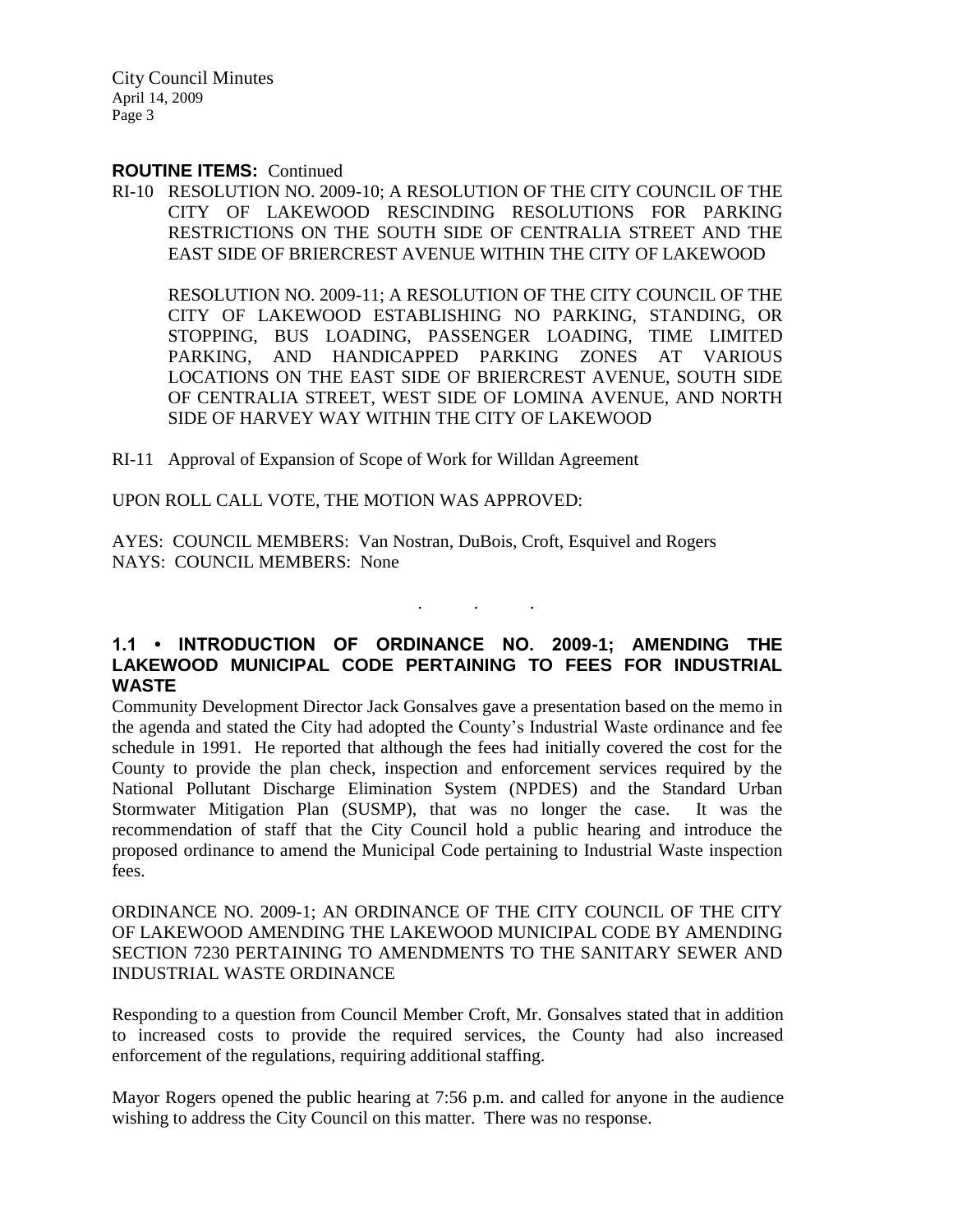**1.1 • INTRODUCTION OF ORDINANCE NO. 2009-1 -** Continued COUNCIL MEMBER CROFT MOVED AND VICE MAYOR ESQUIVEL SECONDED TO CLOSE THE PUBLIC HEARING AND INTRODUCE ORDINANCE NO. 2009-1. UPON ROLL CALL VOTE, THE MOTION WAS APPROVED:

. . .

AYES: COUNCIL MEMBERS: Van Nostran, DuBois, Croft, Esquivel and Rogers NAYS: COUNCIL MEMBERS: None

## **3.1 • AUTOMATED CURBSIDE RECYCLING AND REFUSE COLLECTION**

Public Works Director Lisa Rapp displayed slides and made a presentation on a proposal for automated curbside recycling and refuse collection. She reviewed the State legislation that required cities to divert a percentage of their refuse from landfill sites and noted that additional restrictions were under discussion at the State level. She covered current collection practices and recycling opportunities and the current programs for meeting diversion requirements, including the Long Beach SERRF Waste-to-Energy facility and CR&R materials recovery facility. She reviewed a proposal made by the City's waste hauler, EDCO/B-Z Disposal, which would provide a phased program that would incorporate curbside recycling and automated collection. In Phase 1, residents would be provided with a special, rolling bin for their recycled materials which would be collected by an automated truck. Residents would receive a second cart for automated trash collection during Phase 2, and unlimited greenwaste collection using the residents' existing trash containers. If approved, Phase 1 would begin in October, 2009. EDCO would continue to provide existing special services for bulky item pickup and Christmas tree recycling. Residents would also still have the option to take their recyclable materials to one of the neighborhood buy-back centers for cash. She noted that during previous surveys, a large majority of Lakewood residents had indicated support for a curbside recycling program and that the proposed program would not increase the cost of trash collection for Lakewood residents. She concluded by stating it was the recommendation of staff that the City Council accept input from residents regarding the proposal and direct staff to bring contract documents for consideration at the April 28, 2009 City Council meeting.

Responding to questions from Council Member Croft, Ms. Rapp stated that residents would not need to separate recyclables, that everything could go into the recycling cart, which would be separated at an EDCO facility and that there would be no extra charge for residents wanting a smaller cart.

In response to questions from Council Member DuBois, Ms. Rapp stated that currently City staff works with EDCO to manage the allocation of refuse delivered to the SERRF facility and that under the proposed contract, EDCO would have full responsibility and would guarantee that the City would continue to meet diversion requirements.

Michael Bradon, Tom Johnson and Dennis Sanchez expressed support for a curbside recycling program. They noted that since recycling would be much easier, more people were likely to participate.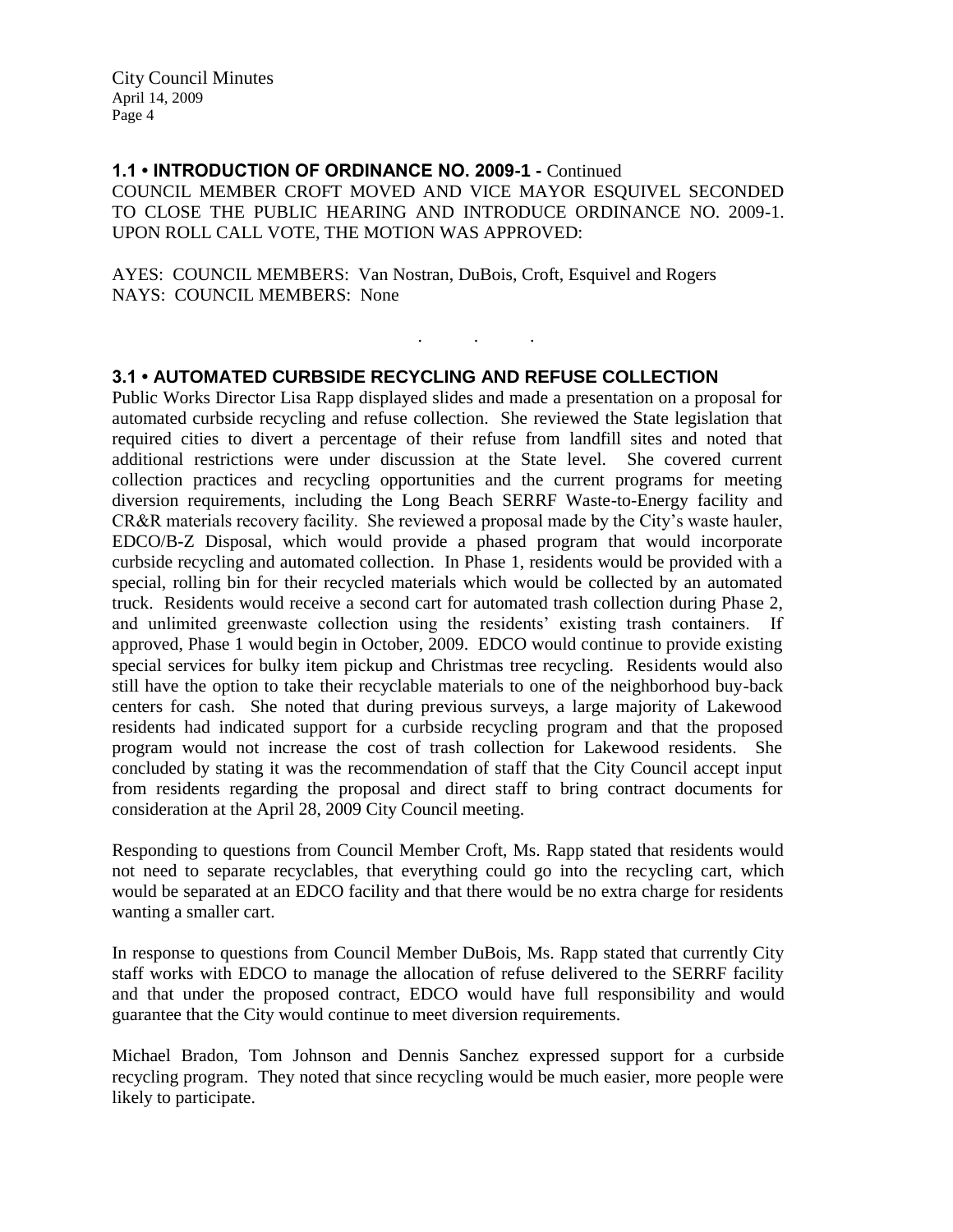**3.1 • AUTOMATED CURBSIDE RECYCLING & REFUSE COLLECTION** - Continued Mayor Rogers stated that increasing recycling efforts was the right thing to do for the City and for the environment. He advised that programs that had major impacts on the lifestyles of Lakewood residents were not changes that the City Council took lightly. He noted that EDCO had offered to help support an enhanced enforcement effort to combat recyclable scavenging. He inquired what further options the City would have if State diversion requirements increased beyond what could be met by this program. Ms. Rapp responded by stating that the next step would be a mandatory program for commercial customers. Mayor Rogers closed by stating that the Council appreciated the good relationship between the City and EDCO and the forthright manner in which they had approached the difficult issues raised by the presentation of the proposal.

Council Member Croft stated that the City of Lakewood had been pro-active in the early days of waste diversion with programs like SERRF, and that the time had come to step up to the next level. He noted that by not waiting for further State-imposed regulations that were anticipated, the City was able to put together a custom program to best meet the needs of Lakewood residents.

COUNCIL MEMBER VAN NOSTRAN MOVED AND COUNCIL MEMBER DUBOIS SECONDED TO APPROVE STAFF'S RECOMMENDATION. UPON ROLL CALL VOTE, THE MOTION WAS APPROVED:

AYES: COUNCIL MEMBERS: Van Nostran, DuBois, Croft, Esquivel and Rogers NAYS: COUNCIL MEMBERS: None

## **3.2 • TRANSFER OF T3 VEHICLE TO THE L.A. COUNTY SHERIFF'S DEPARTMENT**

. . .

Assistant City Manager Sandi Ruyle displayed slides and gave a brief report based on the memo in the agenda. She stated that the City had purchased two T3, three-wheeled, front wheel drive, standup electric personal mobility vehicles. The T3's had been used by deputies in and around the Lakewood Center Mall, at City events and around schools during heavy traffic periods. Staff was proposing the transfer of the T3 devices to the Sheriff's Department which would allow the devices to be maintained by the County. It was the recommendation of staff that the City Council authorize the transfer of two T3 units, including all rights, title and interest, to the Los Angeles County Sheriff's Department.

Responding to a question from Council Member DuBois, Ms. Ruyle stated that a contractual agreement would ensure that the T3 units would remain available for the exclusive use by Team Lakewood.

COUNCIL MEMBER DUBOIS MOVED AND COUNCIL MEMBER VAN NOSTRAN SECONDED TO APPROVE STAFF'S RECOMMENDATION. UPON ROLL CALL VOTE, THE MOTION WAS APPROVED:

AYES: COUNCIL MEMBERS: Van Nostran, DuBois, Croft, Esquivel and Rogers NAYS: COUNCIL MEMBERS: None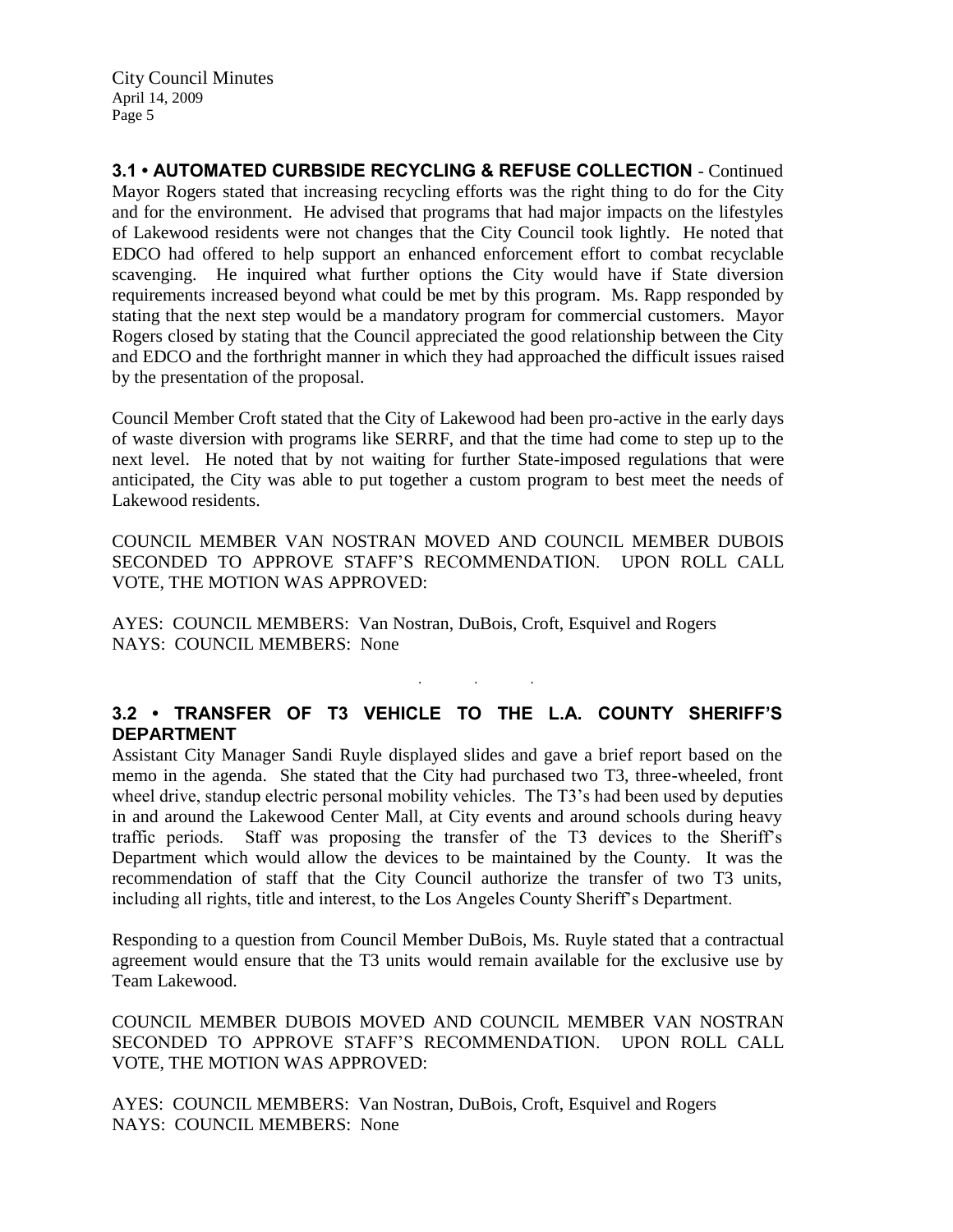## **3.3 • APPOINTMENTS TO GOVERNMENTAL ASSOCIATIONS, ORGANIZATIONS & COMMITTEES**

Mayor Rogers presented his organizational and committee appointments.

| ORGANIZATIONAL APPOINTMENTS<br><b>California Contract Cities</b>                    |                                                        |                      |
|-------------------------------------------------------------------------------------|--------------------------------------------------------|----------------------|
| Association DuBois - Representative                                                 | Esquivel – Alternate                                   |                      |
| <b>California Joint Powers</b><br><b>Insurance Authority</b>                        | Van Nostran - Representative Croft - Alternate         |                      |
| <b>Consolidated Youth Services Network</b><br>Policy Board<br><b>Advisory Board</b> | Rogers - Representative<br>Carol Flynn Jacoby (Admin.) | Croft - Alternate    |
| So. Calif. Association of Governments (SCAG)<br><b>General Assembly</b>             | Croft – Representative                                 | DuBois – Alternate   |
| Gateway Cities COG Board                                                            | DuBois - Representative                                | Esquivel - Alternate |
| <b>Greater Los Angeles County</b><br><b>Vector Control District</b>                 | Esquivel - Representative                              |                      |
| Job Training Partnership Act<br><b>SELACO WIB</b>                                   | Esquivel - Policy Board<br>Pam Hyland - Advisory Board |                      |
| League of California Cities<br>L.A. County Division                                 | Croft - Representative                                 | DuBois - Alternate   |
| <b>City Selection Committee</b>                                                     | Croft - Representative                                 | DuBois - Alternate   |
| <b>Annual League Conference</b>                                                     | Esquivel - Representative                              | Croft - Alternate    |
| L.A. County Sanitation<br>District #3 $&$ #19                                       | Rogers - Representative                                | Esquivel - Alternate |
| <b>Southeast Water Coalition</b>                                                    | Rogers - Representative                                | Croft - Alternate    |
| <b>STANDING COMMITTEES</b><br><b>Intergovernmental Relations</b>                    | Rogers - Chair                                         | Esquivel - Member    |
| Lakewood Schools                                                                    | Rogers - Chair                                         | Van Nostran - Member |
| <b>Environmental Management</b>                                                     | Esquivel - Chair                                       | DuBois - Member      |
| <b>Public Safety</b>                                                                | Rogers - Chair                                         | Van Nostran - Member |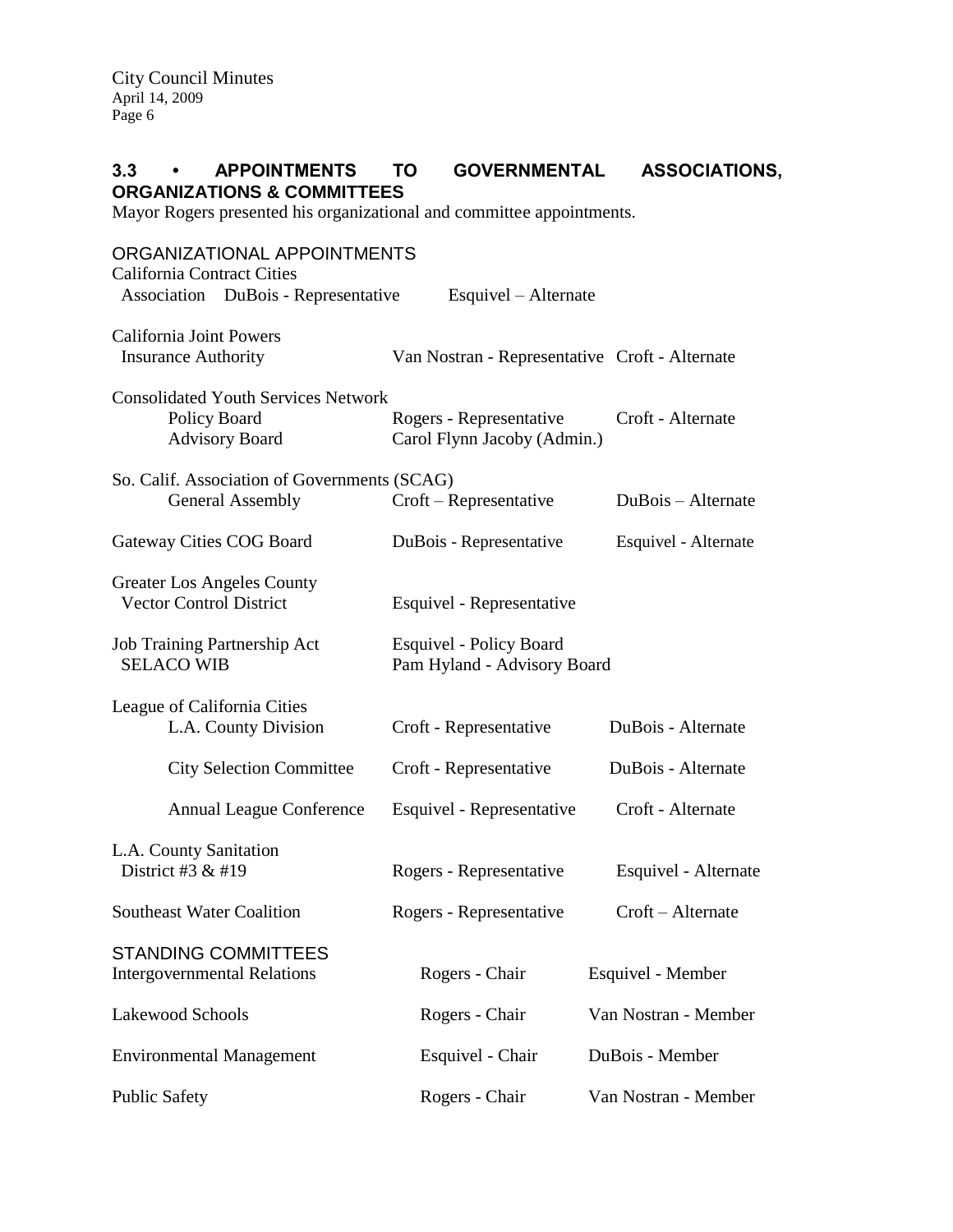### **3.3 • APPOINTMENTS TO GOVERNMENTAL ASSOCIATIONS, ORGANIZATIONS**

**& COMMITTEES** - Continued STANDING COMMITTEES

| <b>OTANUMO COMMITTELS</b><br>Park Development/Community Services | DuBois - Chair   | Esquivel – Member    |
|------------------------------------------------------------------|------------------|----------------------|
| <b>Water Resources</b>                                           | Croft - Chair    | Van Nostran - Member |
| <b>Community Promotion</b>                                       | Esquivel - Chair | Croft - Member       |

VICE MAYOR ESQUIVEL MOVED AND COUNCIL MEMBER VAN NOSTRAN SECONDED TO APPROVE THE APPOINTMENTS AS PRESENTED. UPON ROLL CALL VOTE, THE MOTION WAS APPROVED:

. . .

AYES: COUNCIL MEMBERS: Van Nostran, DuBois, Croft, Esquivel and Rogers NAYS: COUNCIL MEMBERS: None

## **3.4 • FEDERAL STIMULUS FUNDING UPDATE**

Deputy City Manager Lisa Novotny displayed slides and gave a brief presentation on plans to maximize opportunities for the City to receive Federal stimulus funding. She reviewed the different types of funding available and noted that rather than coming directly to the City, applications would have to be submitted to a variety of State and Federal agencies who would be administering the programs. She stated that some of the submittal deadlines had occurred even before the President had signed the legislation into law. Funding opportunities included programs for law enforcement, energy efficiency, transportation, neighborhood stabilization and water. She noted that in addition to the \$15.588 million in stimulus funding that the City would be applying for, staff was also working with Congresswoman Linda Sanchez to seek funding for traffic signalization and road projects.

Council Member Van Nostran inquired about the City's chances in receiving the funding. Ms. Novotny responded by stating that although some of the proposed funding required the City to go through a competitive grant process, the prospects on many of them looked very good. She advised that some of the funding could be received as early as this summer, and others would be distributed over a period of several years.

Council Member DuBois stated that Lakewood was very fortunate that the staff was on top of this issue and prepared to respond quickly to meet the tight deadlines.

Council Member Croft stated that by looking forward to gauge future needs and planning for infrastructure maintenance projects even during difficult times, Lakewood was prepared to accelerate projects when funding opportunities became available.

. . .